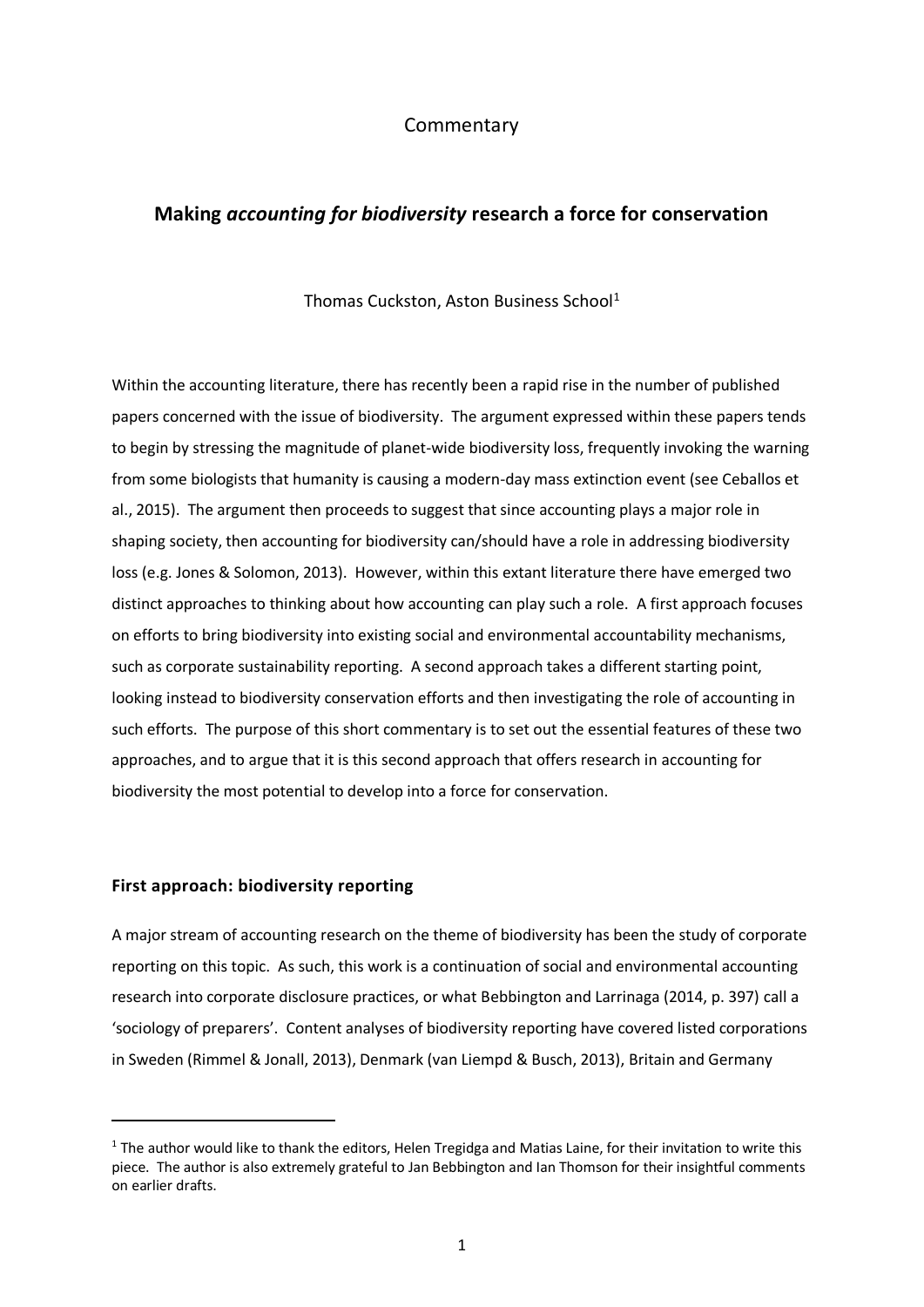(Atkins, Grabsch, & Jones, 2014), as well as corporations in the Fortune Global 500 (Adler, Mansi, & Pandey, 2018) and large mining companies (Adler, Mansi, Pandey, & Stringer, 2017; Boiral, 2016). The main finding of all this work is that there is not very much corporate biodiversity reporting and what little there is does not enable stakeholders to meaningfully assess a corporation's biodiversity impacts. Schneider, Samkin, and Davey (2014) find a similar lack of useful biodiversity disclosures in reporting by New Zealand local authorities.

One major preoccupation of this research is to evaluate whether the content of biodiversity reporting conveys an ecocentric (i.e. deep ecology) or anthropocentric (i.e. instrumental) perspective. Unsurprisingly, corporate disclosures are broadly found to take an anthropocentric view of biodiversity, seeing it in terms of natural resources that are economically valuable. This perspective is understood to be encouraged by institutions like the GRI, IIRC, professional accountancy bodies and the Big 4 firms (cf. Milne & Gray, 2013). In a content analysis of biodiversity reporting by UK local councils, Gaia and Jones (2017) find that these organisations also represent biodiversity from an anthropocentric viewpoint, largely in terms of its provision of economically valuable ecosystem services (see TEEB, 2010). Given local governments' mandate to ensure the welfare of its citizens, it is perhaps to be expected that they would see biodiversity in terms of the economic benefits it provides.

Concern over this anthropocentric approach to current reporting practices has led to two separate attempts to define a normative framework to encourage organisations to embed ecocentric thinking into their biodiversity reporting. The first of these has been developed by Samkin, Schneider, and Tappin (2014), drawing on principles of deep-ecology philosophy (Naess & Sessions, 1984) and setting out a tool for assessing the degree to which reporting is consistent with this philosophy. They apply their framework to the annual reporting of what they refer to as an 'exemplar organisation' (p. 555) – the New Zealand Department of Conservation – and find that the majority of its disclosures do reflect ecocentric thinking. However, an ecocentric view of biodiversity would appear to be consistent with this organisation's mandate to manage the nation's conservation estate. It is less clear how Samkin et al's framework applies to organisations whose main purpose is to generate financial profits.

A similar attempt to develop a normative framework for corporate reporting is set out in three recent papers – Atkins and Maroun (2018), Maroun and Atkins (2018), and Atkins, Maroun, Atkins, and Barone (2018) – describing the notion of "extinction accounting". The framework claims to be emancipatory and transformational by encouraging a corporation to develop a narrative account of its own understanding of species extinction and how it is acting to prevent extinctions. The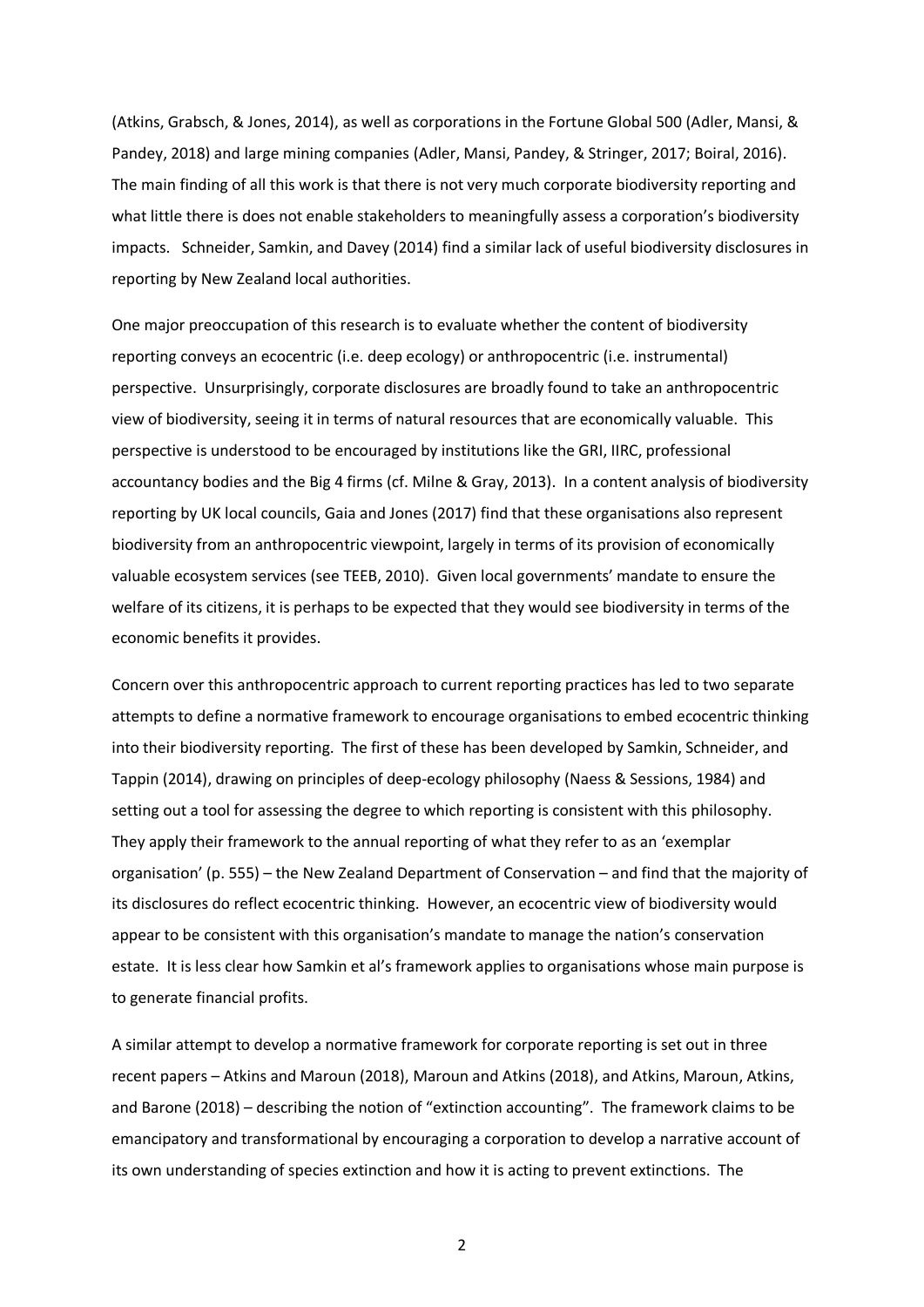framework is described as 'a hybrid of both anthropocentric and deep ecological views' (Atkins & Maroun, 2018, p. 761). Thus, on the one hand corporations are encouraged to consider the business risk of extinction by estimating the economic value that might be lost if a species were to go extinct but, on the other hand, they are also encouraged to recognise their own moral imperative to help prevent species extinctions. In a content analysis of the reporting of South African listed companies, Atkins et al. (2018) find that some corporations are disclosing contributions they have made to rhinoceros conservation projects and conclude that this reporting of these philanthropic gestures represents a shift in the way these corporations are thinking about extinction:

In the authors' views, this points to deep ecological framing. There is a sense that species must be preserved, not because of the immediate business case, but because of the moral and social costs of failing to take immediate action as well as because of the rhinoceros' intrinsic value (Atkins et al., 2018, p. 693).

The extinction accounting framework thus rests on the hope that if corporations can be encouraged to provide accounts of their own impacts on species extinctions then this could have the effect of changing the prevailing mindset within the corporation, which in turn could lead to changes in organisational behaviour.

A fundamental problem with accounting research that promotes corporate reporting as a means of addressing biodiversity loss (including species extinction), is that this research has thus far provided very little in the way of a theoretical basis for explaining what connection, if any, this corporationcentred accounting has with biodiversity conservation. Most research in this stream does not address this at all. The extinction accounting framework does address it, but the explanation given is limited to suggesting that corporations will be impelled into action by a combination of self-interest (by recognising business risks associated with species extinction) and a desire for legitimacy. This is not an adequate explanation because, in a world in which corporations are ultimately constrained by short-term financial imperatives, they will simply not have the capacity to act in ways that achieve conservation (cf. Gray, 2010). Within a capitalist economic system, corporations do not have the option of sacrificing profits, which benefit their own shareholders, for conservation work that will benefit the biosphere and wider society. The only viable option for corporations is to engage in impressions management, with notional token activities (such as donations to conservation projects) dressed up in corporate reporting as a symbol of their commitment to the conservation cause (cf. Tregidga, Milne, & Kearins, 2014). Research into corporate biodiversity reporting has not, thus far, explained how this form of accounting can create any form of agency – the capability to act (MacKenzie, 2009b) – to conserve biodiversity, or prevent species extinctions.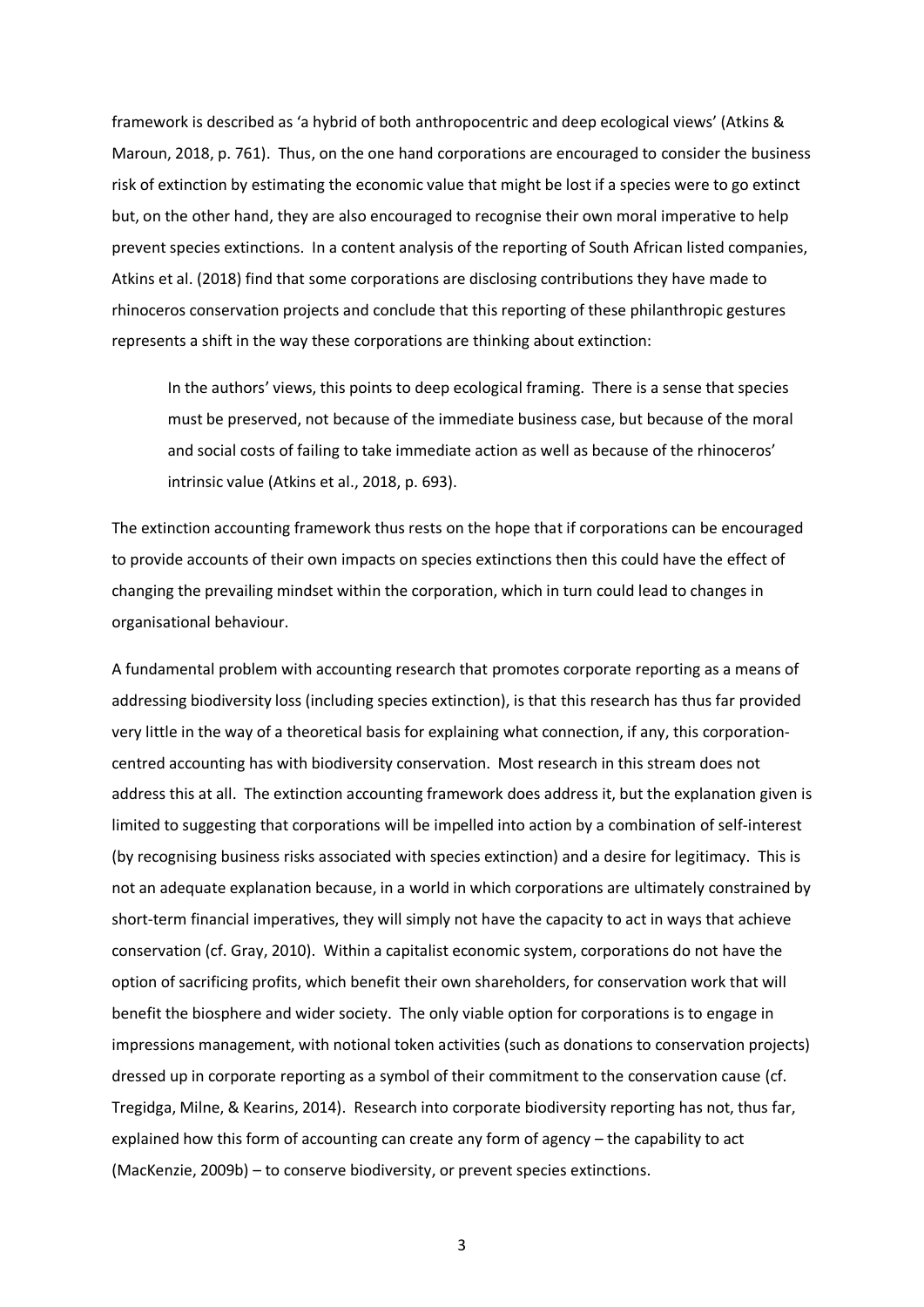Conservation is an active process of organising the world in ways that are conducive to protection of wildlife (Hambler & Canney, 2013; Jepson & Ladle, 2010). Accounting can play a vital role in this organising (cf. Miller & Power, 2013). Thus the challenge for accounting researchers is to explain this role: how is accounting, in whatever form, implicated in conservation activities? How is accounting acting as what Miller and Power (2013, p. 558) call a 'productive force'? Extant work on biodiversity (or extinction) reporting has not adequately addressed these questions. There is currently a gaping hole between assertions that biodiversity loss (or species extinctions) must be addressed and the subsequent descriptions of corporate reporting. The challenge for scholars wishing to pursue this approach to accounting for biodiversity research is to develop a credible theoretical basis for explaining how corporate reporting and conservation are actually connected in a meaningful way.

#### **Second approach: accounting and conservation**

There is a second stream of research on accounting for biodiversity that perhaps offers more promise as a means of contributing to society's efforts to address biodiversity loss. Rather than simply seeking to extend the "sociology of preparers" programme of social and environmental accounting, this approach instead begins by seeking out efforts to conserve biodiversity and then looks to identify and explain the role played by accounting, in whatever form that is found. This is consistent with Bebbington and Larrinaga's (2014) call for researchers to begin their work by focussing on the sustainable development challenges facing society (such as biodiversity loss). Within the extant literature, this approach has manifested in shifting the analytical focus onto different organisational forms: conservation organisations, market mechanisms, and socio-ecological systems. The remainder of this section will briefly discuss this extant work and highlight potentially fruitful directions for further research.

There are thousands of organisations in the world dedicated to biodiversity conservation. These range from local groups committed to conserving a particular patch of habitat or locally important species, through to national and international organisations with multi-million pound budgets. There has been surprisingly little research within the accounting literature on these entities, which are so crucial to holding back biodiversity loss. A major exception is Powell and Tilt's (2017) study of an organisation that has worked to protect vast areas of Australian bushland, and thus the indigenous species within these areas, by establishing parks for carefully managed eco-tourism. Powell and Tilt examine the inevitable conflicts between the conservation and business objectives of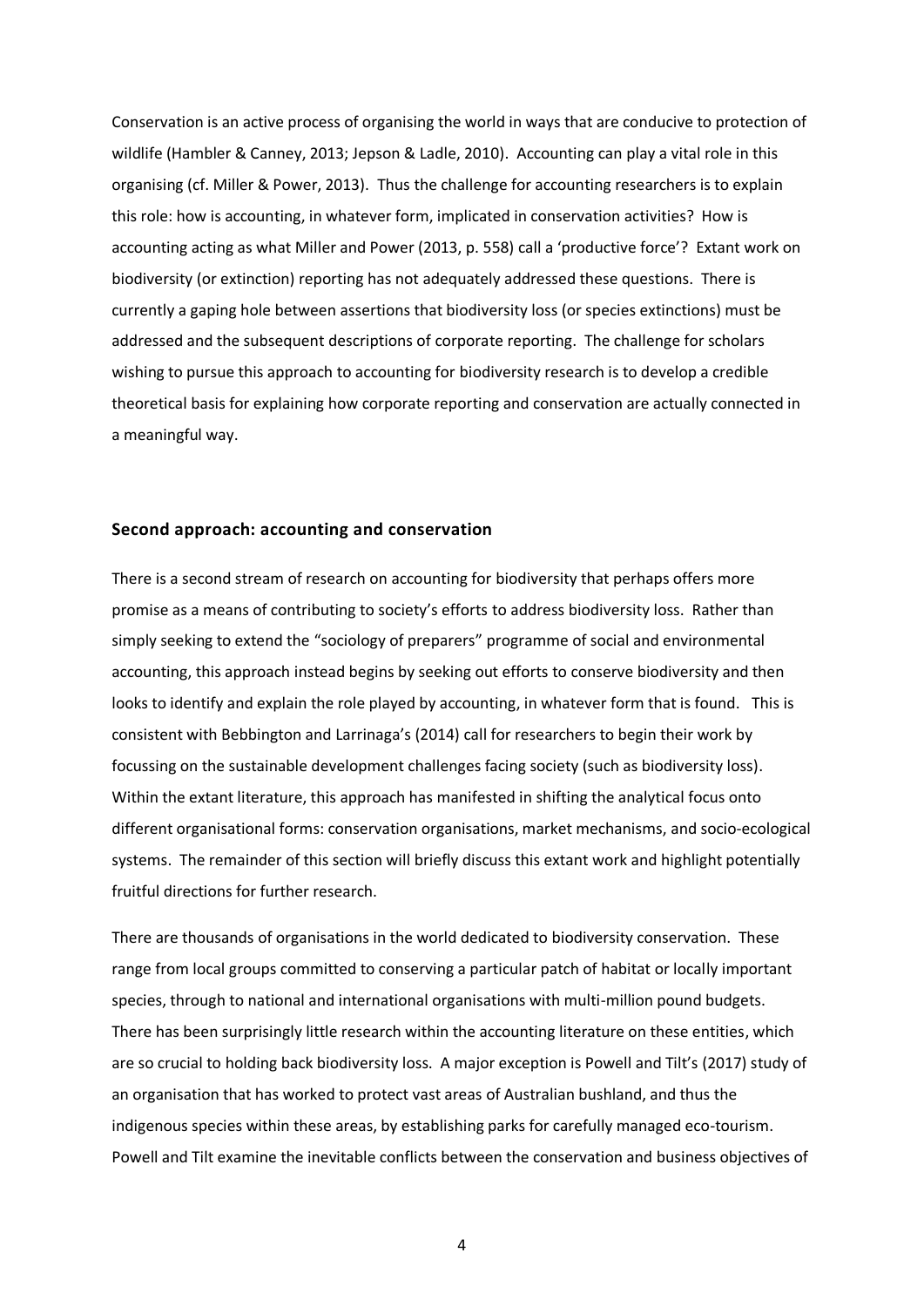the organisation and how these played out in the design of its accounting and performance management systems, finding that these conflicts were ultimately very damaging to the implementation of this organisation's "business model". Thomson's (2014) study of the development of UK biodiversity indicators also provides insights into how conservation performance is being constructed and measured. Conservation organisations potentially offer rich sites for research into how accounting plays a role in achieving biodiversity conservation. Conservation organisations have limited resources and must make decisions about how these are allocated. How are these decisions made? What kinds of performance measurement systems are deployed? How are these organisations made accountable for these decisions and their implementation? There is an emerging literature on accountability within non-governmental organisations (Dhanani, 2018; Gray, Bebbington, & Collison, 2006; Hall & O'Dwyer, 2017), which could offer useful insights for pursuing these kinds of questions. The challenge here will be to develop theoretically credible explanations of how conservation organisations use accounting in their pursuit of conservation, and how different forms of accounting affect the conservation strategies employed by these organisations.

There is currently a rapid proliferation of various kinds of market mechanisms to try to shape the conditions for organisational decision-making towards conservation (see TEEB, 2010). For example, the Reducing Emissions from Deforestation and forest Degradation (REDD) mechanism aims to create a financial value for intact tropical forests, so as to provide economic incentives for their protection. This requires the application of carbon accounting techniques to forests, which shapes the nature of the forest protection activities, with consequences for wildlife and indigenous peoples (Cuckston, 2013, 2018a). Product certifications, or "eco-labels" are another kind of market mechanism that purports to ensure goods have been produced in ways that do not harm biodiversity (Elad, 2001, 2014; Lanka, Khadaroo, & Bohm, 2017; Thomson & Georgakopoulos, 2005). A particularly controversial form of market mechanism, which is rapidly proliferating around the world, is biodiversity offsetting. Accounting researchers have traced the accounting calculations performed within these mechanisms to equate a biodiversity loss in one place with a biodiversity gain in another place, so as to derive a "net loss/gain in biodiversity". In the mechanisms studied, these have been found to be highly problematic and unlikely to produce genuine conservation, leading to the conclusion that they are little more than tools for legitimisation and impression management (Ferreira, 2017; Sullivan & Hannis, 2017; Tregidga, 2013). Similarly, formal decisionmaking processes that purport to take account of the value of biodiversity have been found to act as mechanisms for justifying habitat destruction (Hrasky & Jones, 2016). It may be that, if well designed and properly implemented, new market mechanisms might have the potential to help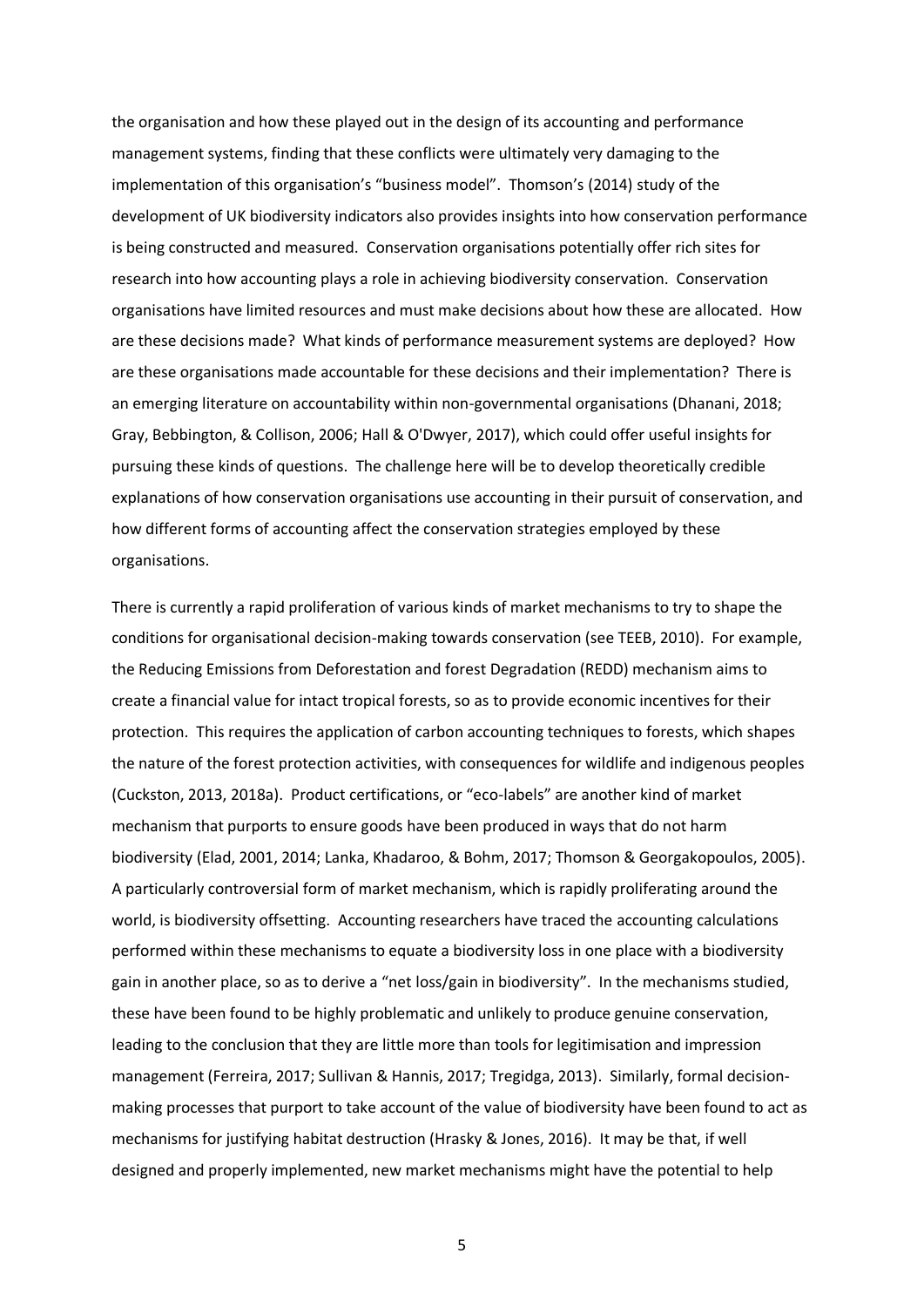change the "rules of the game" of capitalism, creating conditions in which it is made possible for corporations and governments to act to conserve biodiversity (cf. Callon, 2009; MacKenzie, 2009a). These mechanisms are growing in scale and scope, defining how people see and comprehend the value of biodiversity. As such, accounting research explaining how these mechanisms delineate and calculate such values is important and urgent (see Bebbington, Larrinaga, Russell, & Stevenson, 2015). By developing this kind of understanding, researchers might potentially be able to articulate how these mechanisms can be made better, so that the purported conservation objectives of these mechanisms can be realised.

Conservation is an organisational activity: human and non-human life must be organised in ways that are conducive to protecting biodiversity (Hambler & Canney, 2013; Jepson & Ladle, 2010). As such, accounting researchers can usefully study the role that various forms of accounting play in this organising. This requires a shift in conceptualisation of the accounting entity, away from organisations *per se*, and towards the socio-ecological systems that are being organised. Indeed, the seminal accounting for biodiversity work of Jones (1996, 2003) focuses on cases where land was being actively managed for conservation. The conceptualisation of socio-ecological systems as accounting entities is more explicitly developed in Dey and Russell's (2014) study of the role played by counter accounts in a campaign to restore the River Garry in Scotland. This study re-centred the analytical focus onto the river basin as an accounting entity. Researchers have also begun to analyse some of the tools that conservationists use in their organising of socio-ecological systems. Cuckston (2017) conceptualises a degraded blanket bog habitat as an accounting entity and traces the accounting devices used to manage its ecological restoration. Feger and Mermet (2017) analyse how the Natural Capital Project toolkit is used as a basis for evaluating ecosystem management performance. Cuckston (2018b) studies the International Union for the Conservation of Nature (IUCN) Red List of Threatened Species to explain how species extinction risk is created as a calculable accounting object that is used, in various ways, to make certain kinds of conservation strategies thinkable and possible. A shift in thinking, so as to see conservation as an act of organising socioecological systems, offers the potential to open up a rich vein of research into the power of accounting to address sustainable development challenges such as biodiversity loss. How is accounting implicated in this organising? And how, therefore, might future developments in this accounting play a role in enhancing this organising to more effectively conserve biodiversity?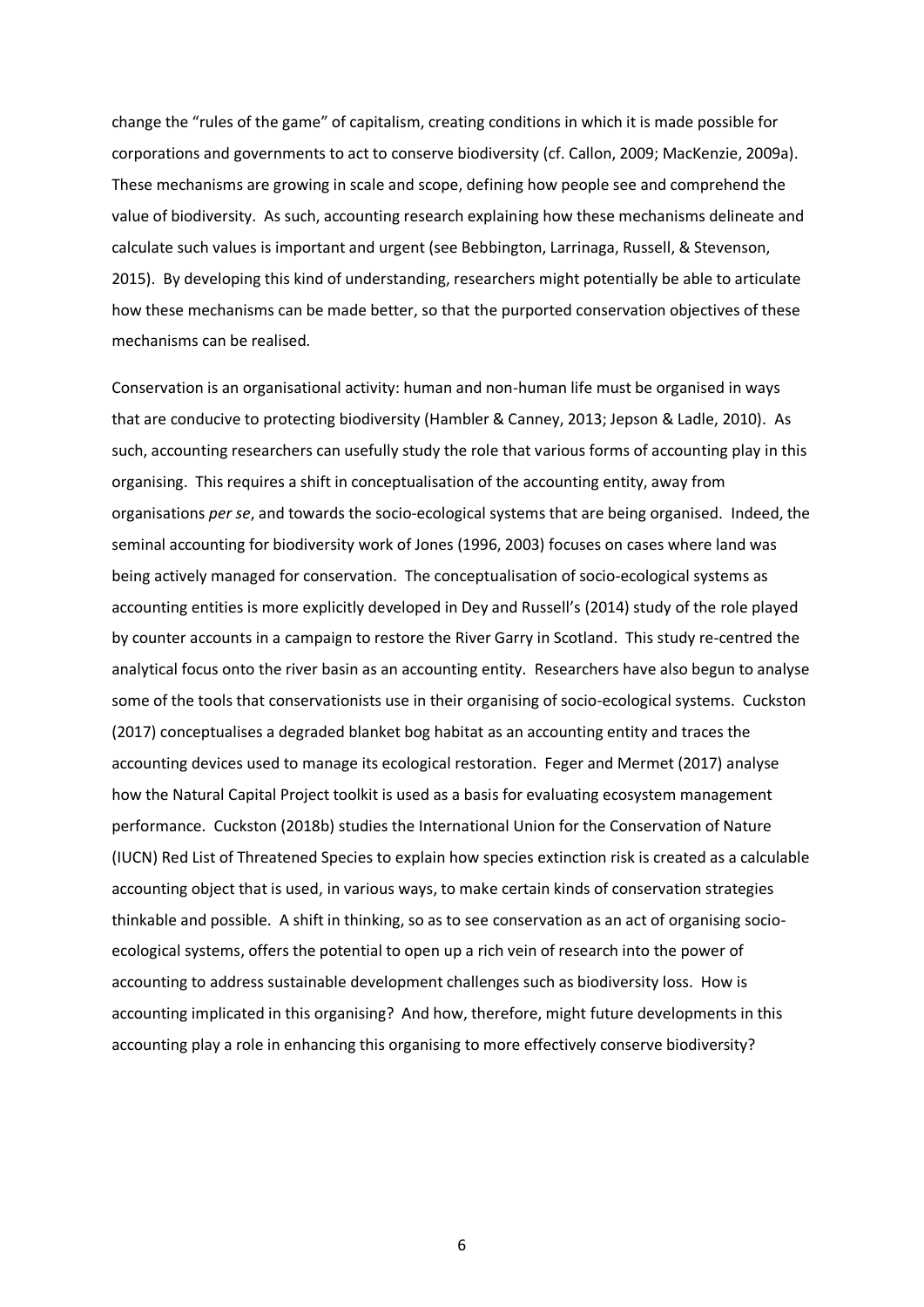#### **Making** *accounting for biodiversity* **research a force for conservation**

In their exposition of accounting for sustainable development, Bebbington and Larrinaga (2014, p. 396) describe how they are 'motivated by a desire to keep open the possibility that the discipline of accounting might, under certain conditions, allow organisations to address sustainable development challenges'. A similar motivation drives this short commentary on accounting for biodiversity. Gray and Milne (2018, p. 831) warn that 'species extinction, as with other examples of environmental degradation, is a systematic consequence of humanity and its current ways of organising'. As such, it is imperative that researchers seek to understand the organising of humanity's relations with other species on the planet, so as to be in a position to see how things might become re-organised in ways conducive to conservation. Indeed, it is at this level of theoretical, conceptual explanation of the organising of human-nature relations that accounting academe can contribute to the cause of conservation (cf. Russell, Milne, & Dey, 2017).

Accounting for biodiversity research has been driven largely by a shared concern regarding planetary biodiversity loss, and a passionate desire to do something to help stem this ecological crisis. But research in this fast-emerging field has, thus far, overall, lacked the kind of theoretical rigour that will ultimately be necessary to make a significant impact on conservation efforts (cf. Bebbington & Unerman, 2018; O'Dwyer & Unerman, 2016). Research questions are driven by our conceptual and theoretical understandings of the world (Chua, 1986). Therefore, the formulation and pursuit of research questions that will generate insights useful to conservation will require the development of explanatory theoretical frameworks that enable rich conceptualisations of the problem of biodiversity loss and the possibilities for re-organising human-nature relations. That is, there is a need for theoretical work to explain how society can be (re-)organised so that it has a collective capacity to conserve biodiversity. Actor-network theory offers one possibility, enabling researchers to trace how calculability – and, consequently, agency – can be collectively achieved by organising people and devices into socio-technical arrangements (Callon & Law, 2005; Cuckston, 2018b). But development of a rich theoretical resource for this programme of research will require going beyond the usual toolkits found in the accounting literature. Engagement with research on conservation and human-nature relations – such as in the disciplines of conservation biology (see Bennett et al., 2017) and human geography (see, e.g. Castree, 2014; Eden, Tunstall, & Tapsell, 2000; see also Cuckston, 2017) – will be vital in this regard.

In conclusion, this short commentary has suggested that an extension of the social and environmental accounting project into issues of biodiversity reporting currently offers very little in the way of explaining how accounting can contribute to addressing biodiversity loss. In contrast, a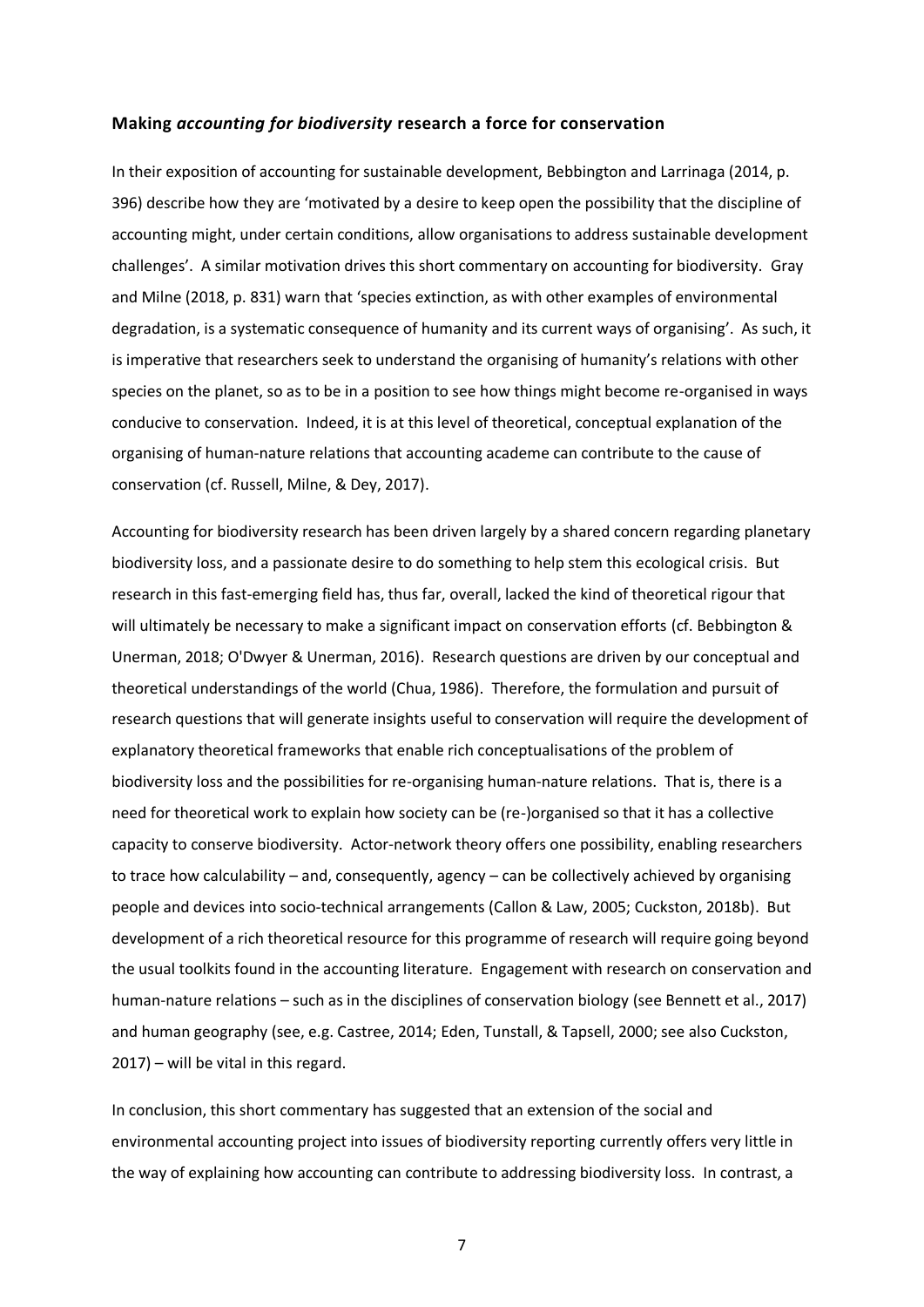shift in empirical and theoretical focus, so as to seek out the work of organising conservation and

then to develop theoretically credible explanations for the role of accounting in this organising,

might enable accounting for biodiversity research to become a force for conservation.

# **References**

- Adler, R., Mansi, M., & Pandey, R. (2018). Biodiversity and threatened species reporting by the top Fortune Global companies. *Accounting, auditing and accountability journal, 31*(3), 787-825.
- Adler, R., Mansi, M., Pandey, R., & Stringer, C. (2017). United Nations Decade on Biodiversity: a study of the reporting practices of the Australian mining industry. *Accounting, auditing and accountability journal, 30*(8), 1711-1745.
- Atkins, J., Grabsch, C., & Jones, M. (2014). Corporate biodiversity reporting: exploring its anthropocentric nature. In M. Jones (Ed.), *Accounting for biodiversity*. Oxford: Routledge.
- Atkins, J., & Maroun, W. (2018). Integrated extinction accounting and accountability: building an ark. *Accounting, auditing and accountability journal, 31*(3), 750-786.
- Atkins, J., Maroun, W., Atkins, B., & Barone, E. (2018). From the big five to the big four? Exploring extinction accounting for the rhinoceros. *Accounting, auditing and accountability journal, 31*(2), 674-702.
- Bebbington, J., & Larrinaga, C. (2014). Accounting and sustainable development: an exploration. *Accounting, organizations and society, 39*(6), 395-413.
- Bebbington, J., Larrinaga, C., Russell, S., & Stevenson, L. (2015). Organizational, management and accounting perspectives on biodiversity. In A. Gasparatos & K. Willis (Eds.), *Biodiversity in the green economy*. London: Routledge.
- Bebbington, J., & Unerman, J. (2018). Achieving the United Nations Sustainable Development Goals: an enabling role for accounting research. *Accounting, auditing and accountability journal, 31*(1), 2-24.
- Bennett, N., Roth, R., Klain, S., Chan, K., Christie, P., Clark, D., Cullman, G., Curran, D., Durbin, T., Epstein, G., Greenberg, A., Nelson, M., Sandlos, J., Stedman, R., Teel, T., Thomas, R., Verissimo, D., & Wyborn, C. (2017). Conservation social science: understanding and integrating human dimensions to improve conservation. *Biological conservation, 205*, 93- 108.
- Boiral, O. (2016). Accounting for the unaccountable: biodiversity reporting and impression managment. *Journal of business ethics, 135*, 751-768.
- Callon, M. (2009). Civilizing markets: carbon trading between in vitro and in vivo experiments. *Accounting, organizations and society, 34*(3-4), 535-548.
- Callon, M., & Law, J. (2005). On qualculation, agency, and otherness. *Environment and planning D: society and space, 23*(5), 717-733.
- Castree, N. (2014). *Making sense of nature*. Oxford: Routledge.
- Ceballos, G., Ehrlich, P., Barnosky, A., Garcia, A., Pringle, R., & Palmer, T. (2015). Accelerated modern human-induced species losses: entering the sixth mass extinction. *Science Advances, 1*(5), e1400253.
- Chua, W. F. (1986). Radical developments in accounting thought. *The accounting review, 61*(4), 601- 632.
- Cuckston, T. (2013). Bringing tropical forest biodiversity conservation into financial accounting calculation. *Accounting, auditing and accountability journal, 26*(5), 688-714.
- Cuckston, T. (2017). Ecology-centred accounting for biodiversity in the production of a blanket bog. *Accounting, auditing and accountability journal, 30*(7), 1537-1567.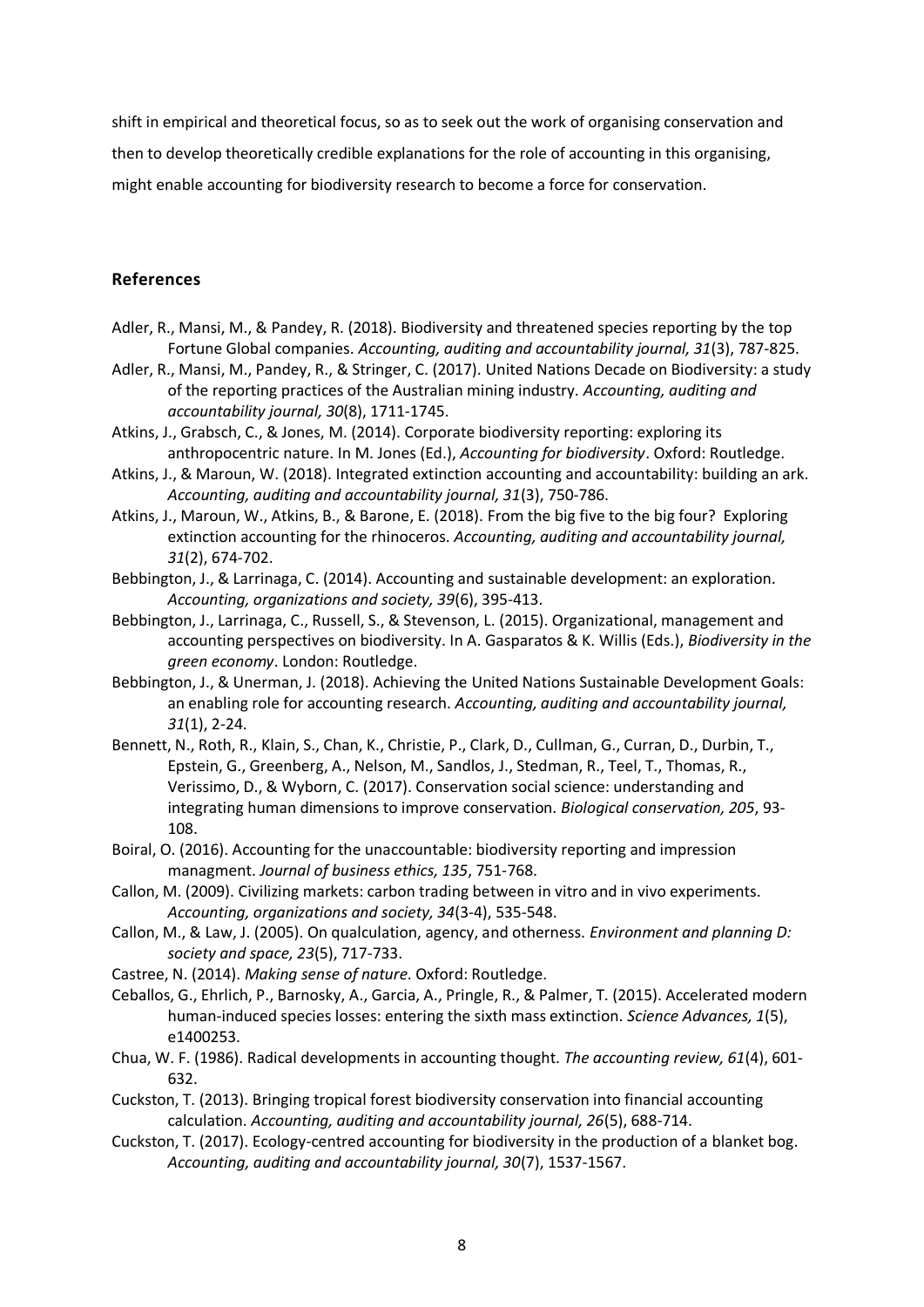Cuckston, T. (2018a). Creating financial value for tropical forests by disentangling people from nature. *Accounting forum, In press*.

Cuckston, T. (2018b). Making extinction calculable. *Accounting, auditing and accountability journal, 31*(3), 849-874.

Dey, C., & Russell, S. (2014). Who speaks for the river? Exploring biodiversity accounting using an arena approach. In M. Jones (Ed.), *Accounting for biodiversity*. Oxford: Routledge.

Dhanani, A. (2018). Identity constructions in the annual reports of international development NGOs: preserving institutional interests? *Critical perspectives on accounting, In press*.

- Eden, S., Tunstall, S., & Tapsell, S. (2000). Translating nature: river restoration as nature-culture. *Environment and planning D: society and space, 18*, 257-273.
- Elad, C. (2001). Auditing and governance in the forest industry: between protest and professionalism. *Critical perspectives on accounting, 12*, 647-671.

Elad, C. (2014). Forest certification and biodiversity accounting in the Congo basin countries. In M. Jones (Ed.), *Accounting for biodiversity* (pp. 189-211). Oxford: Routledge.

- Feger, C., & Mermet, L. (2017). A blueprint towards accounting for the management of ecosystems. *Accounting, auditing and accountability journal, 30*(7), 1511-1536.
- Ferreira, C. (2017). The contested instruments of a new governance regime: accounting for nature and building markets for biodiversity offsets. *Accounting, auditing and accountability journal, 30*(7), 1568-1590.
- Gaia, S., & Jones, M. (2017). UK local councils reporting of biodiversity values: a stakeholder perspective. *Accounting, auditing and accountability journal, 30*(7), 1614-1638.
- Gray, R. (2010). Is accounting for sustainability actually accounting for sustainability ... and how would we know? An exploration of narratives of organisations and the planet. *Accounting, organizations and society, 35*(1), 47-62.
- Gray, R., Bebbington, J., & Collison, D. (2006). NGOs, civil society and accountability: making the people accountable to capital. *Accounting, auditing and accountability journal, 19*(3), 319- 348.
- Gray, R., & Milne, M. (2018). Perhaps the Dodo should have accounted for human beings? Accounts of humanity and (its) extinction. *Accounting, auditing and accountability journal, 31*(3), 826- 848.
- Hall, M., & O'Dwyer, B. (2017). Accounting, non-governmental organisations and civil society: the importance of nonprofit organizations to understanding accounting, organizations and society. *Accounting, organizations and society, 63*, 1-5.
- Hambler, C., & Canney, S. (2013). *Conservation*. Cambridge: Cambridge University Press.
- Hrasky, S., & Jones, M. (2016). Lake Pedder: accounting, environmental decision-making, nature and impression management. *Accounting forum, 40*(4), 285-299.
- Jepson, P., & Ladle, R. (2010). *Conservation*. Oxford: Oneworld Publications.
- Jones, M. (1996). Accounting for biodiversity: a pilot study. *British accounting review, 28*(4), 281-303.
- Jones, M. (2003). Accounting for biodiversity: operationalising environmental accounting.

*Accounting, auditing and accountability journal, 16*(5), 762-789.

Jones, M., & Solomon, J. (2013). Problematising accounting for biodiversity. *Accounting, auditing and accountability journal, 26*(5), 668-687.

Lanka, S., Khadaroo, I., & Bohm, S. (2017). Agroecology accounting: biodiversity and sustainable livelihoods from the margins. *Accounting, auditing and accountability journal, 30*(7), 1592- 1613.

MacKenzie, D. (2009a). Making things the same: gases, emission rights and the politics of carbon markets. *Accounting, organizations and society, 34*(3-4), 440-455.

MacKenzie, D. (2009b). *Material markets: how economic agents are constructed*. Oxford: OUP.

Maroun, W., & Atkins, J. (2018). The emancipatory potential of extinction accounting: exploring current practice in integrated reports. *Accounting forum, 42*, 102-118.